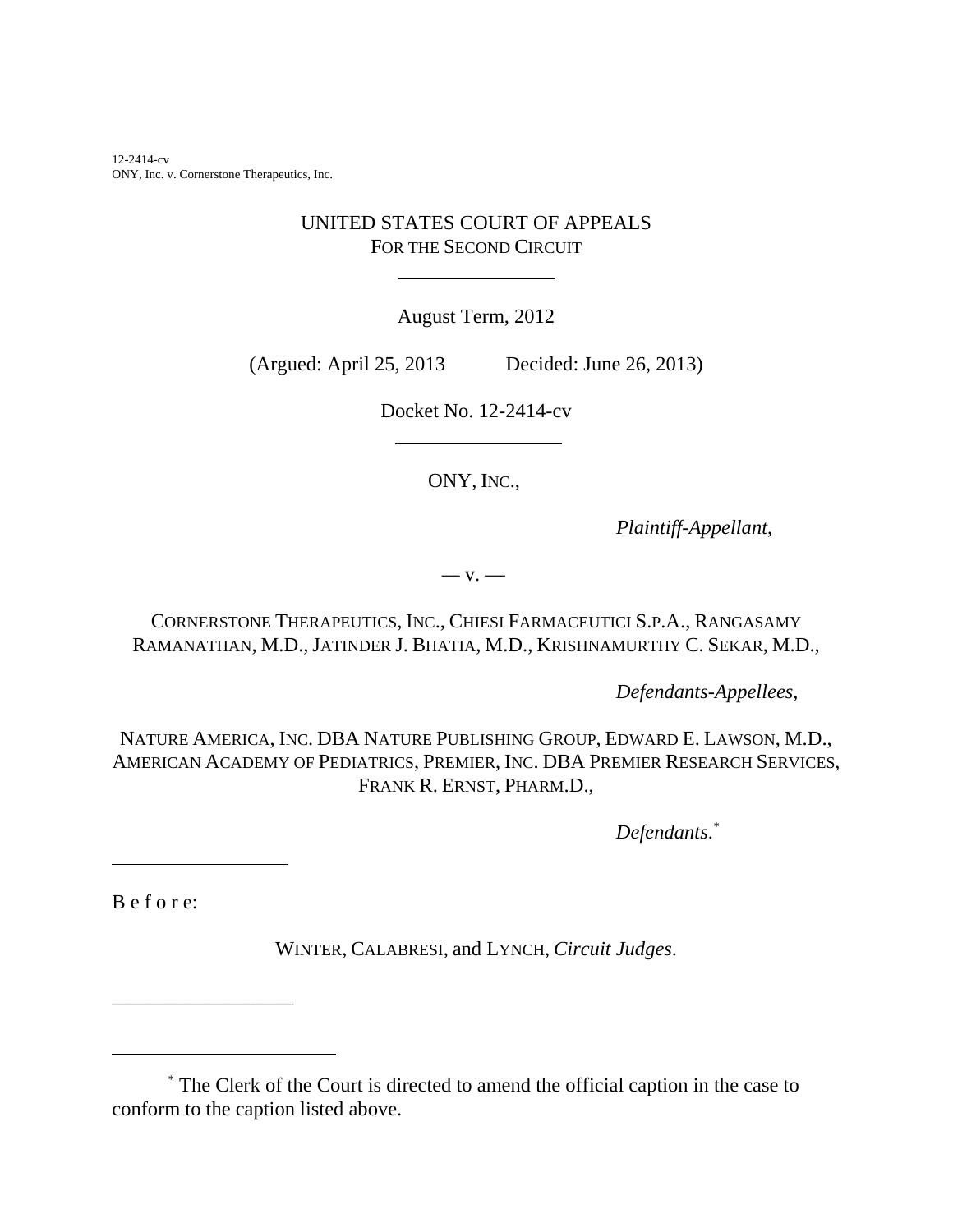Appeal from a May 21, 2012 judgment of the United States District Court for the Western District of New York (William M. Skretny, *C.J.*) dismissing plaintiff's complaint in its entirety. Defendants are various corporate sponsors, authors, and publishers of a scientific journal article comparing the effectiveness of several types of surfactants. Plaintiff complains that the article – and the distribution of selections from it – violates the Lanham Act and New York General Business Law § 349, and also constitutes tortious injurious falsehood and interference with prospective economic advantage. The district court correctly concluded that plaintiff has failed to state a claim based on publication of the article itself because the challenged statements are protected scientific opinion. We further conclude that plaintiff has failed adequately to allege that defendants Chiesi and Cornerstone distributed misleading excerpts of the article.

AFFIRMED.

 $\overline{a}$ 

J. KEVIN FEE (Kristin H. Altoff, Jordana S. Rubel, *on the brief*), Morgan, Lewis & Bockius, Washington, D.C., *for defendants-appellees*.

 $\ddot{\phantom{a}}$ 

MITCHELL J. BANAS, JR., *of counsel*, Jaeckle Fleischmann & Mugel, LLP, Buffalo, New York, *for plaintiff-appellant*.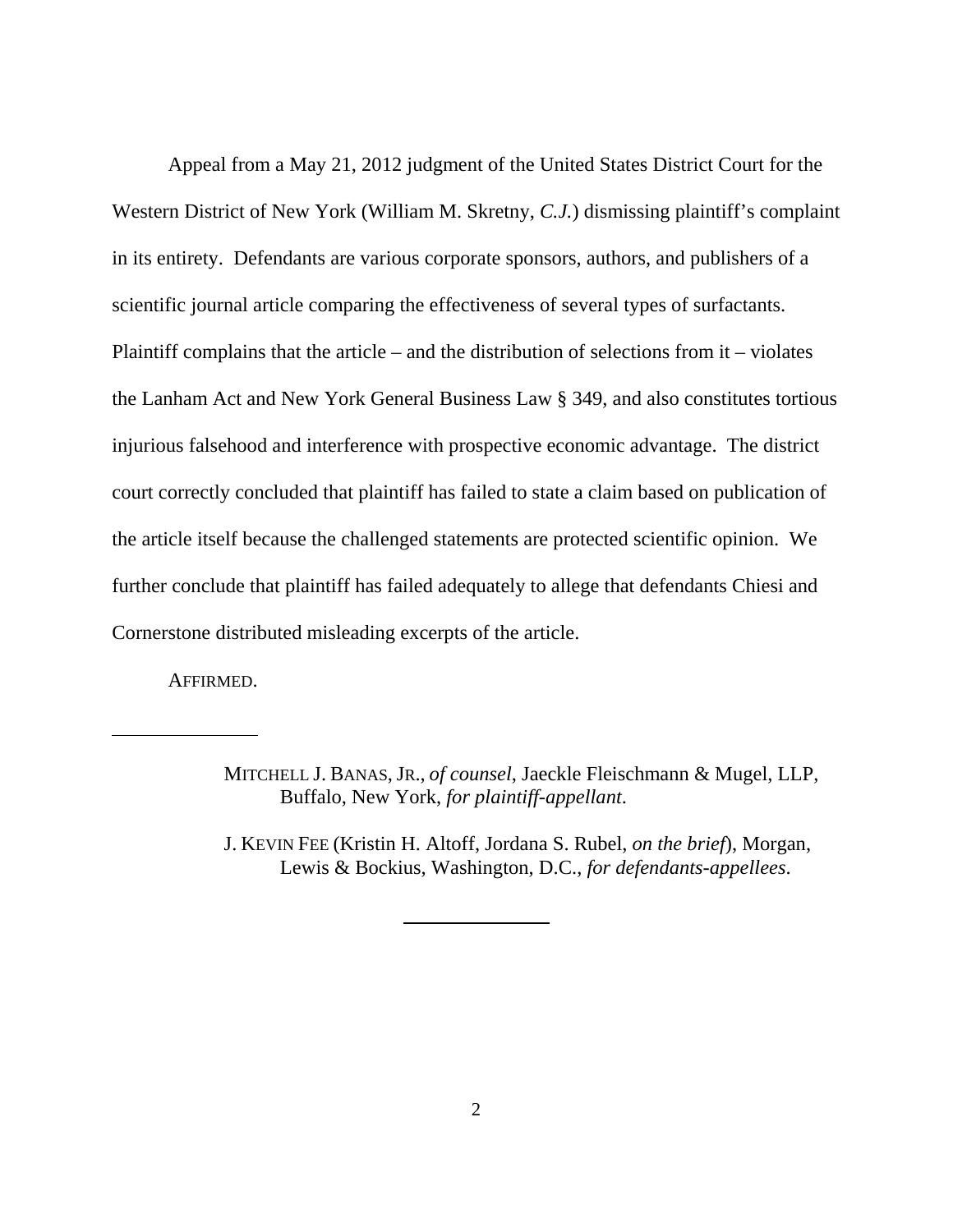## GERARD E. LYNCH, *Circuit Judge*:

This case asks us to decide when a statement in a scientific article reporting research results can give rise to claims of false advertising under the Lanham Act, deceptive practices under New York General Business Law § 349, and the common-law torts of injurious falsehood and interference with prospective economic advantage. We conclude that, as a matter of law, statements of scientific conclusions about unsettled matters of scientific debate cannot give rise to liability for damages sounding in defamation. We further conclude that the secondary distribution of excerpts of such an article cannot give rise to liability, so long as the excerpts do not mislead a reader about the conclusions of the article.

#### **BACKGROUND**

The following factual background is taken from the complaint, whose allegations we accept as true, and from the materials referenced in the complaint. Plaintiff ONY, Inc. ("ONY") and defendant Chiesi Farmaceutici, S.p.A. ("Chiesi") are two of the biggest producers of surfactants, biological substances that line the surface of human lungs. Surfactants are critical to lung function: they facilitate the transfer of oxygen from inhaled air into the blood stream.<sup>1</sup> Although the human body naturally produces surfactants,

<sup>&</sup>lt;sup>1</sup> Surfactants do this by lowering the surface tension of the liquid surface of alveoli, the air sacs that serve as the venue for oxygen exchange. Surfactants also help to ensure that the alveoli inflate evenly and do not overinflate.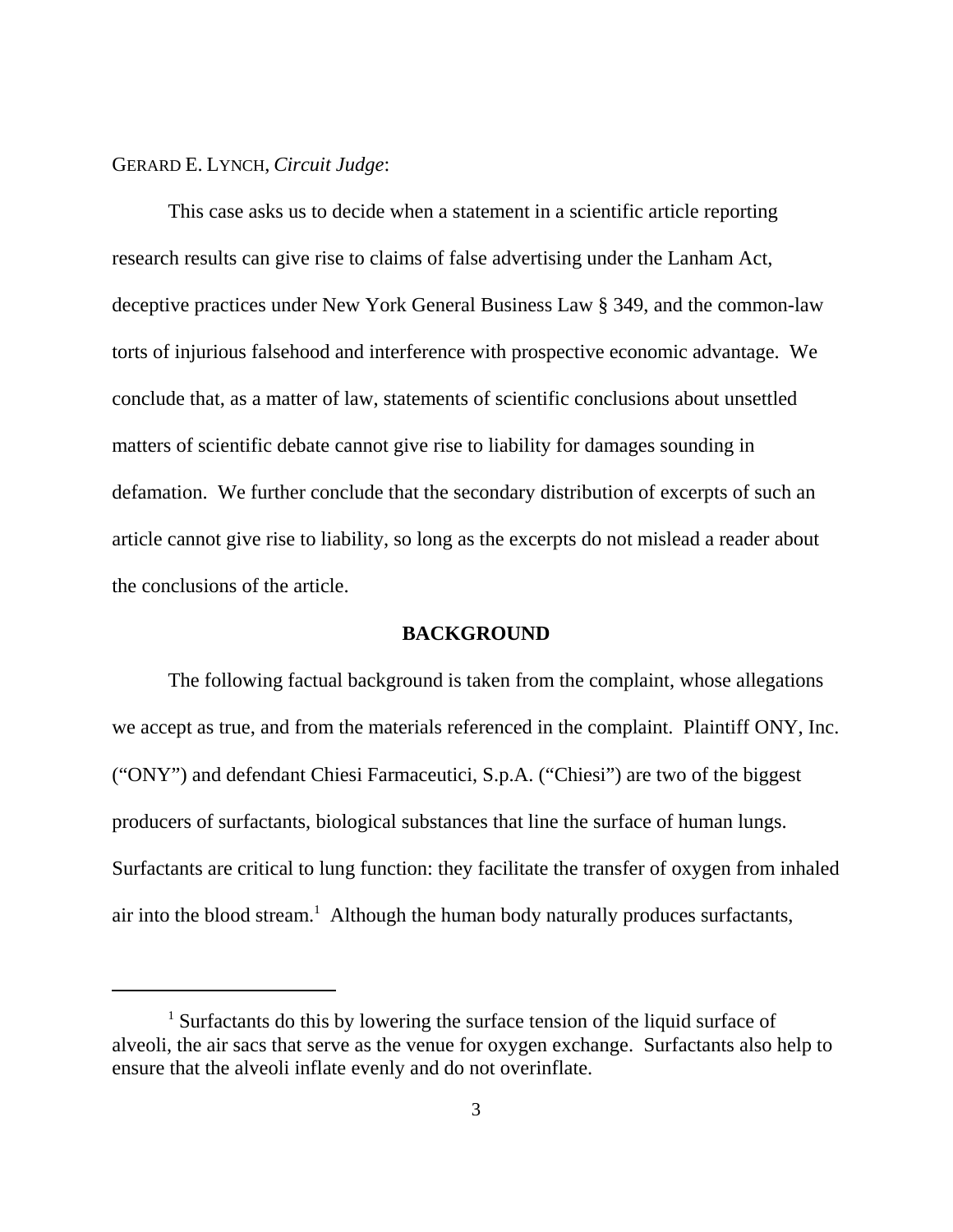prematurely born infants often produce inadequate surfactant levels. Infants with such a deficiency are at a higher risk for lung collapse and Respiratory Distress Syndrome ("RDS"), a condition that can result in respiratory failure and death. The non-human surfactants produced and sold by, among others, ONY and Chiesi are the primary treatment for RDS. The FDA has approved three surfactants for treatment of RDS in neonatal infants. ONY produces one derived from bovine lung surfactant that bears the trade name "Infasurf." Chiesi produces a competing surfactant derived from porcine lung mince that goes by "Curosurf."<sup>2</sup> Chiesi, an Italian pharmaceutical firm, contracts with its co-defendant Cornerstone Therapeutics, Inc. ("Cornerstone") to distribute and market Curosurf in the United States.

The parties vigorously contest the relative effectiveness of their products – in the marketplace, in the scientific literature, and in the instant lawsuit. The parties agree that two variables are particularly relevant to this comparison: mortality rate and length of stay. Mortality rate means the percentage of infants treated with a particular surfactant who do not survive. Length of stay refers to the amount of time an infant remains in the hospital for treatment. These two variables are not entirely independent: in some cases the length of stay is shortened by death, which is reflected in the mortality rate. Put differently, some of the same causes of increased mortality rate (low birth weight, shorter

<sup>&</sup>lt;sup>2</sup> The third surfactant, "Survanta," which is produced from bovine lung mince, is manufactured by Abbott Pharmaceuticals, which is not a party to this lawsuit.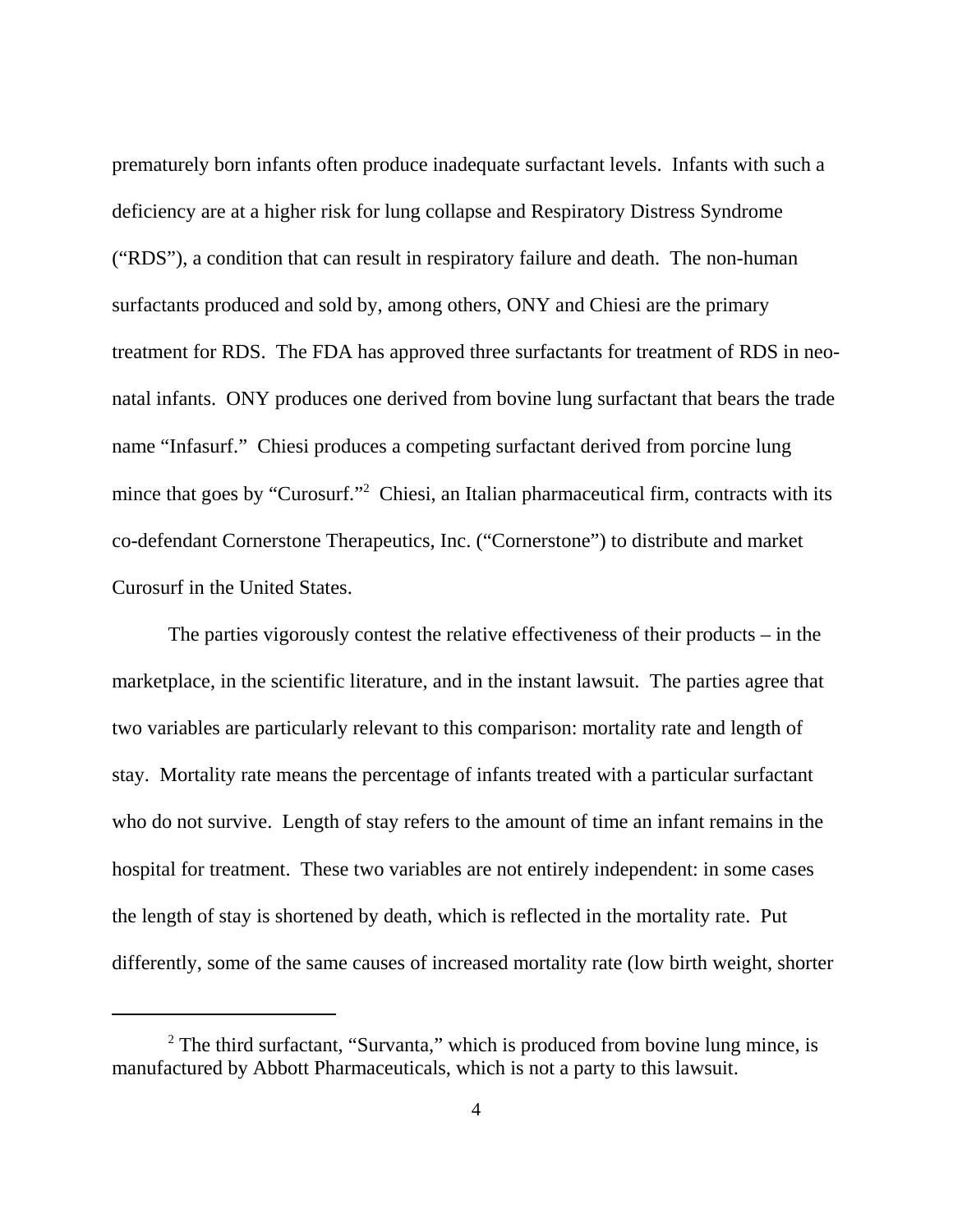gestational period) also cause shorter lengths of stay. Conversely, infants with shorter hospitalization might have had less serious medical conditions from the beginning, independent of treatment variables. At the same time, a particularly effective drug may both reduce mortality rate and shorten length of stay.

In 2006, as part of its effort to promote and sell Curosurf, Chiesi hired defendant Premier, Inc. ("Premier") to build a database and conduct a study of the relative effectiveness of the different surfactants. Premier engaged one of its employees, Frank Ernst, to carry out the necessary technical work. Chiesi then hired several medical doctors, including defendants Rangasamy Ramanathan, Jatinder J. Bhatia, and Krishnamurthy Sekar (the "physician defendants"), to present findings based on Premier's database at various medical conferences. Specifically, the physician defendants presented findings at the May 2007 annual meeting of the Pediatric Academic Societies that Curosurf was associated with a 20% lower mortality rate than either Infasurf or Survanta. At the October 2007 annual meeting of the European Pediatric Society, the physician defendants, along with Ernst and others, presented additional findings; specifically, they presented evidence showing that Curosurf was associated with a 15% shorter length of stay than either Infasurf or Survanta. Despite the differences between the data presented at the two conferences, both presentations were based on the same data set, namely the one compiled by Premier and Ernst.

5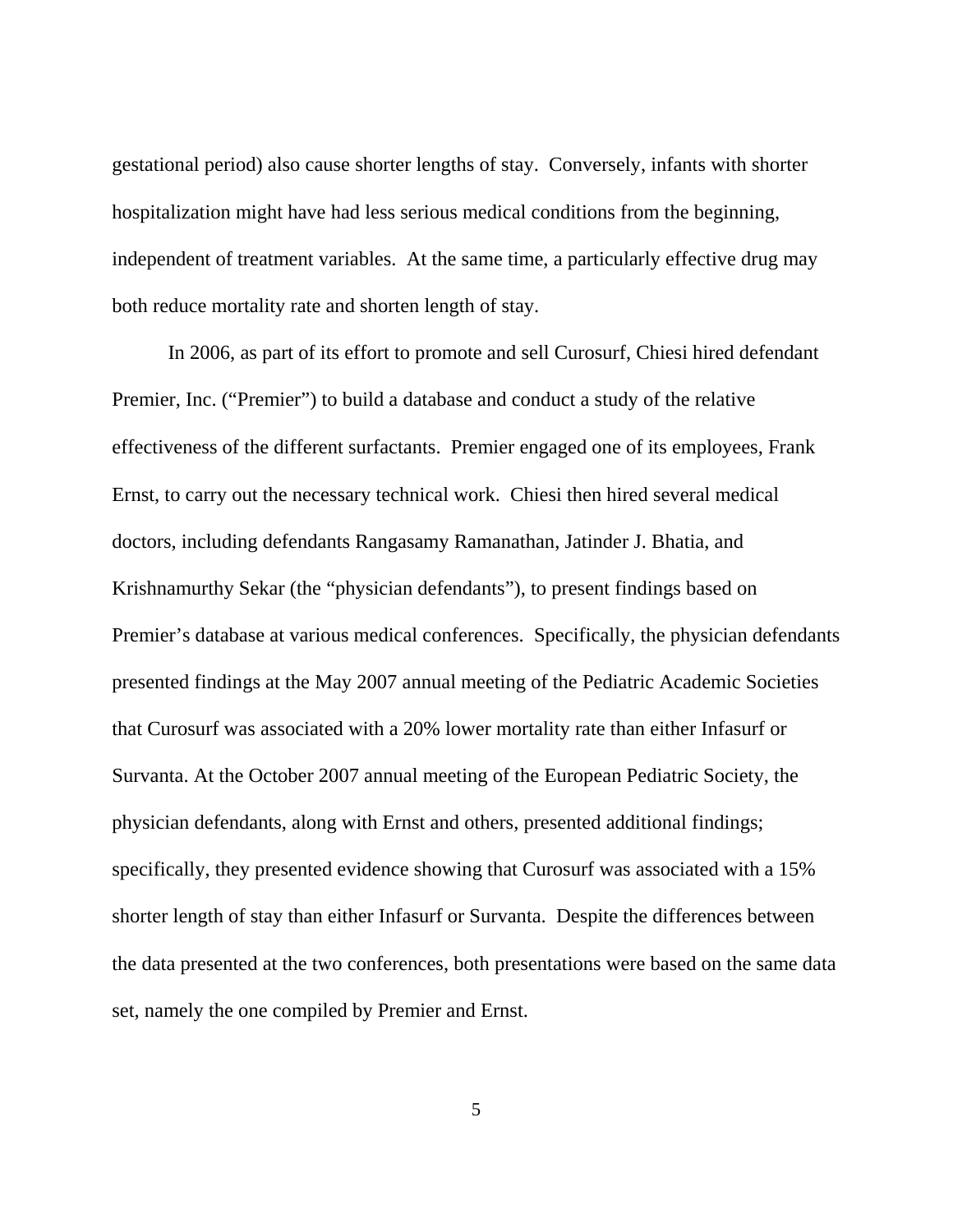In 2011, the physician defendants, along with Ernst, eventually decided to publish some of the findings from the same data set in a peer-reviewed journal. They submitted their article to the Journal of Perinatology, the leading journal in the field of neonatology, which is the study of newborn infants.<sup>3</sup> The article was published in the September 1, 2011 volume of the journal after being peer reviewed by two anonymous referees. See R. Ramanathan et al., Mortality in Preterm Infants with Respiratory Distress Syndrome Treated with Poractant Alfa, Calfactant or Beractant: A Retrospective Study, 33 J. Perinatology 119 (2011).

According to ONY, the article contains five distinct incorrect statements of fact about the relative effectiveness of Curosurf versus Infasurf: (1) that Infasurf "was associated with a 49.6% greater likelihood of death than" Curosurf; (2) that Curosurf "treatment for RDS was associated with a significantly reduced likelihood of death when compared with" Infasurf; (3) that the authors' "model found [Infasurf] to be associated with a significantly greater likelihood of death than" Curosurf; (4) that the authors' study showed "a significant greater likelihood of death with" Infasurf than Curosurf; and (5) the summary concluding sentence:

> In conclusion, this large retrospective study of preterm infants with RDS found lower mortality among infants who received

<sup>&</sup>lt;sup>3</sup> The Journal of Perinatology is also the official journal of the Section of Perinatal Pediatrics of the American Academy of Pediatrics, the leading pediatrics organization in the United States.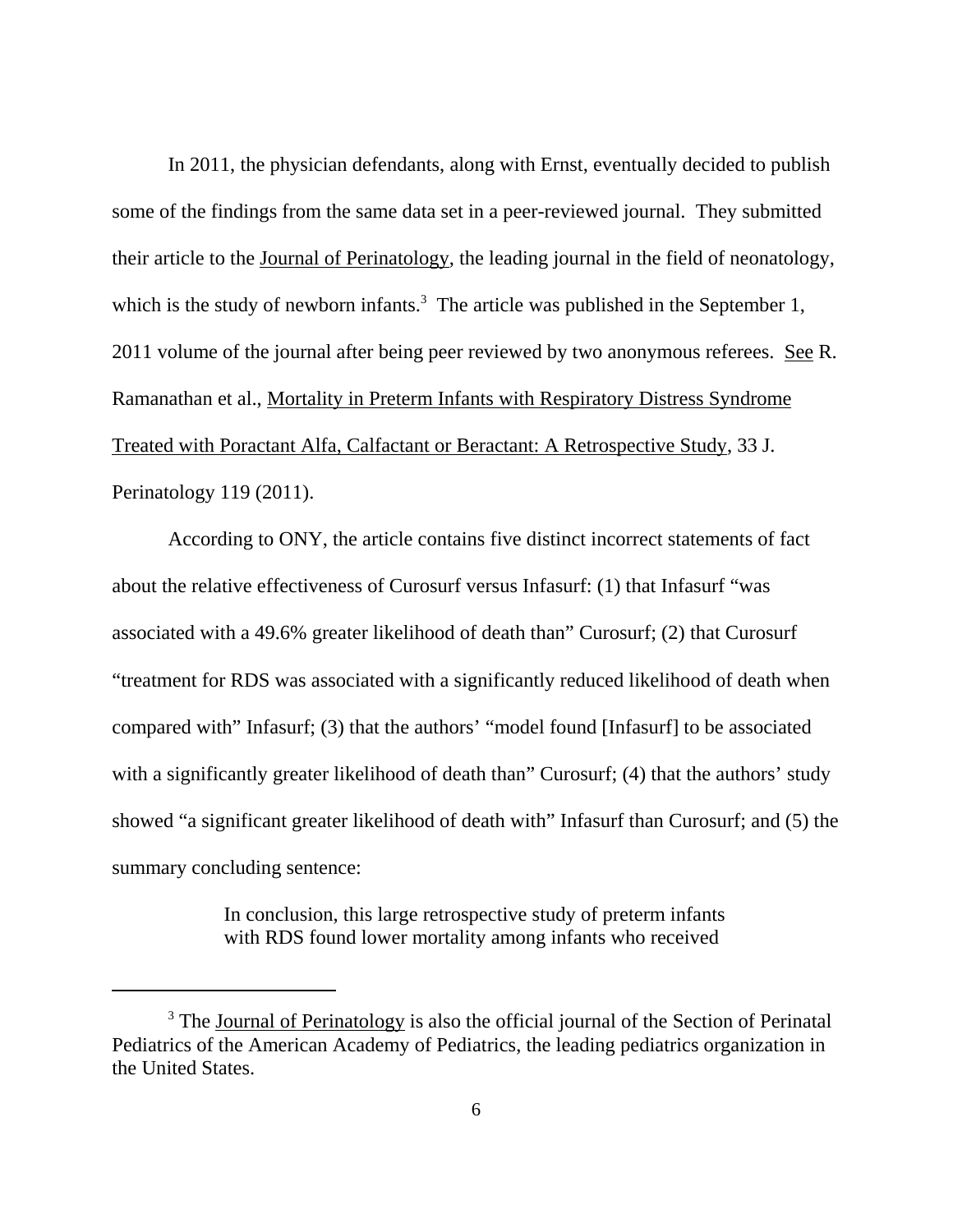[Curosurf], compared with infants who received either [Infasurf] or [Survanta], even after adjusting for patient characteristics such as gestational age and [birth weight], and after accounting for hospital characteristics and center effects.

Id.; Proposed Am. Compl. ¶ 35. Plaintiff also alleges that the circumstances surrounding the article's publication were unusual: Bhatia is an Associate Editor, and Sekar is a member of the editorial board, of the **Journal of Perinatology**. Plaintiff alleged in its complaint that one of the two peer reviewers objected to its publication, but the other peer reviewer recommended the article for publication, and the Editor-in-Chief broke the tie. Plaintiff does not allege, however, that the publication of the article based on the affirmative opinions of one reviewer and the Editor-in-Chief was a departure from accepted or customary procedure. Further, the article was published in an "open access" format, which allows it to be viewed electronically by the general public without paying the typically applicable fee or ordering a subscription; the fees associated with such publication were paid by Chiesi and Cornerstone.

The article's conclusions were not unqualified. The authors considered the objection that the retrospective nature of the study might cause a disparity between the groups included in the study. More specifically, the authors noted that the article's finding may "most likely . . . be due to different surfactant doses administered to the infants included in the database," because Curosurf was, on average, prescribed in higher doses than its competitors. Finally, the authors disclosed that the study was sponsored by

7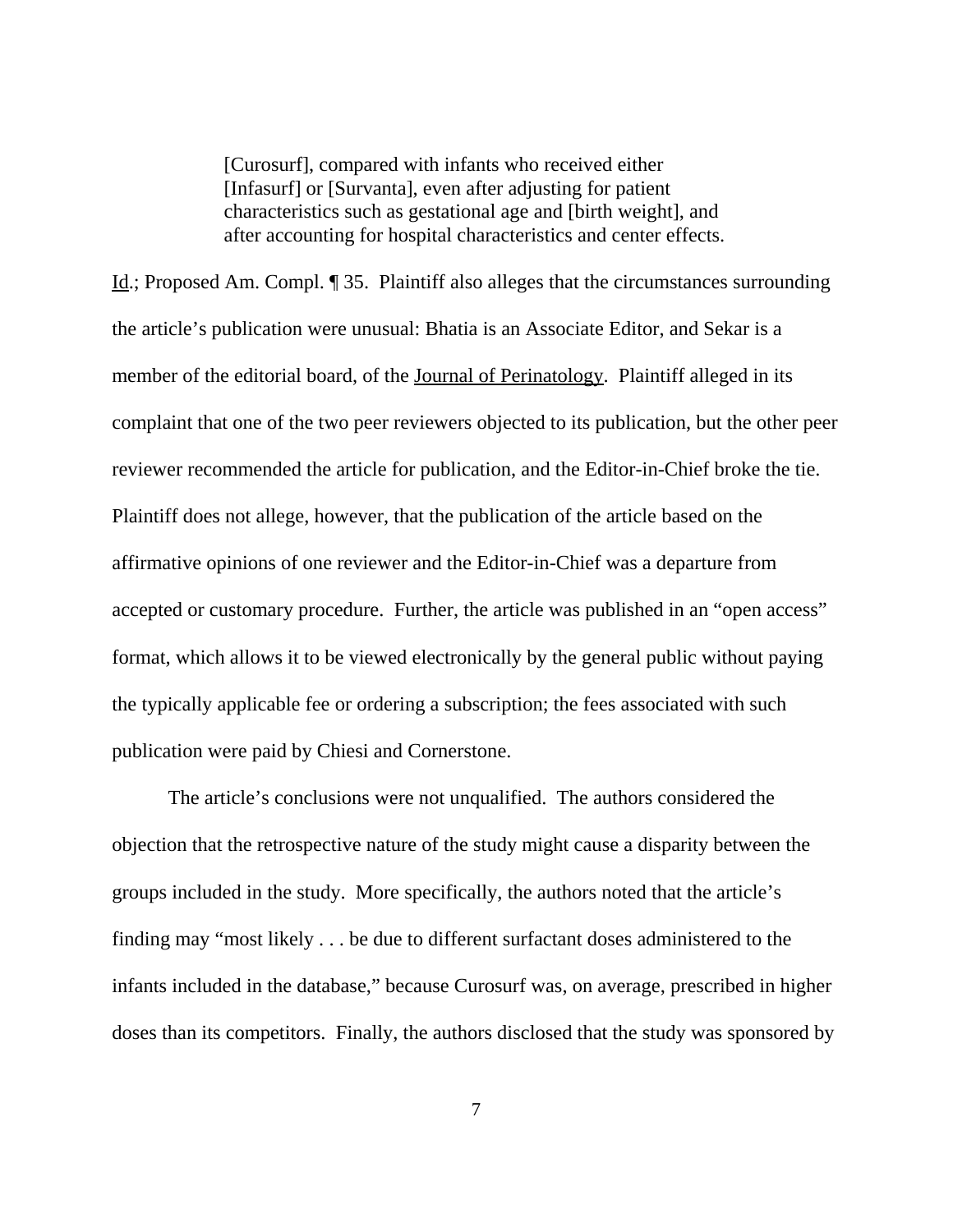Chiesi, that Ernst was an employee of Premier, that Chiesi hired Premier to conduct the study, and that all three physician defendants had served as consultants to Chiesi.

Plaintiff's primary objection to the substance of the article's scientific methodology is that the authors omitted any mention of the length-of-stay data, despite the fact that they had presented such data at the October 2007 conference. Because an important determinant of mortality rate is the pre-treatment health of the infants in the sample, plaintiff contends that the omission of length-of-stay data was intentional and designed to mask the fact that the neonatal infants treated with Curosurf had a greater ex ante chance of survival than did the group treated with Infasurf. If the length-of-stay data had been included, plaintiff alleges, "it would be obvious to readers that the differences in the results were a result of differences in the groups of patients treated, not of any differences in the effect of the particular lung surfactant administered." Appellant's Br. at 14.Plaintiff also objects to the authors' failure to cite articles with different primary conclusions, although such contradictory authority was known to them, and to the use of retrospective data, which was allegedly improper because it rendered the data subject to "selective distortion."Id. at 10. Finally, plaintiff contends that Chiesi and Cornerstone paid Premier to collect data that supported their own product's effectiveness.

After the article's publication, Chiesi and Cornerstone issued a press release touting its conclusions and distributed promotional materials that cited the article's findings. Since the article's publication, meanwhile, plaintiff has, through its corporate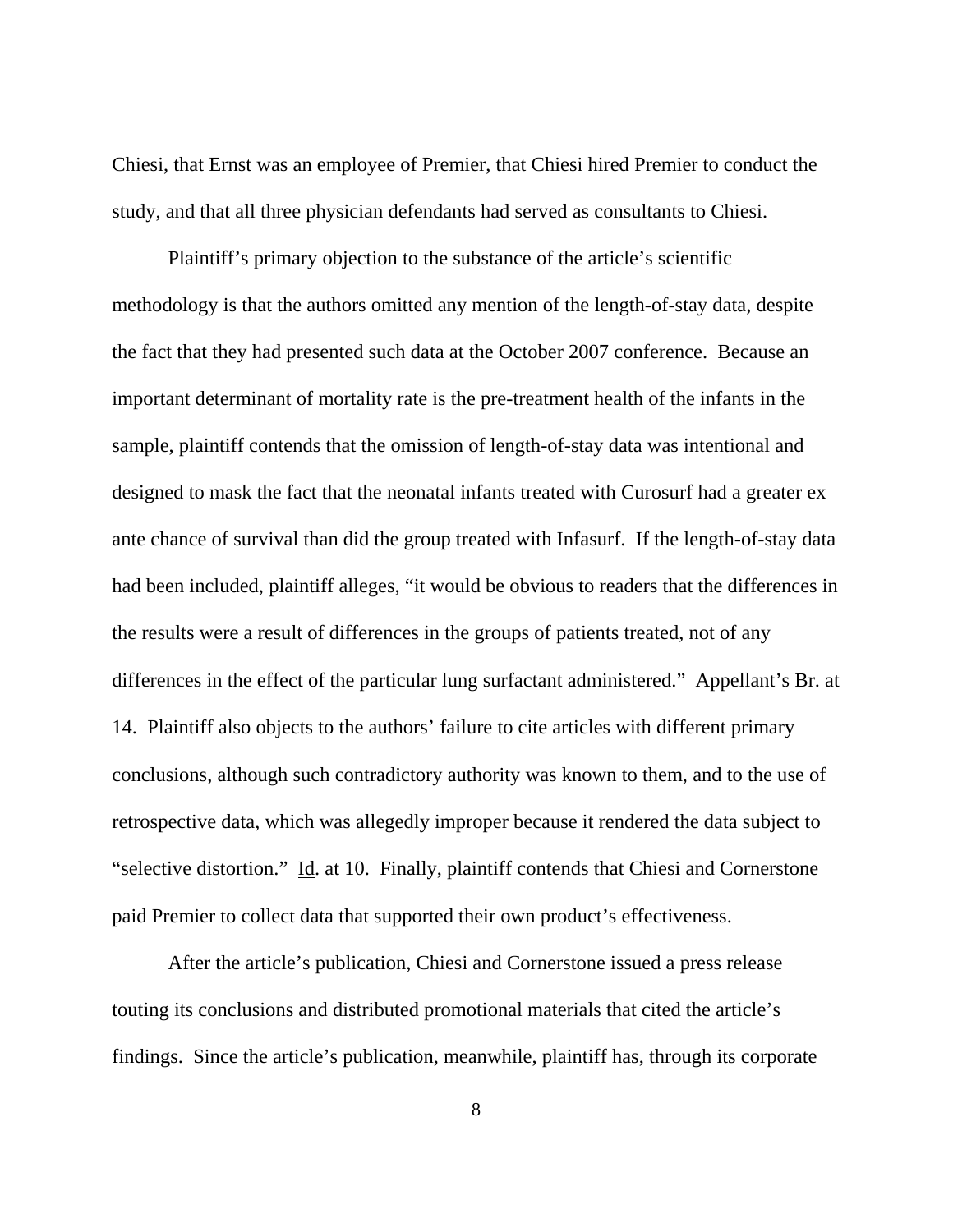officers – themselves pediatricians – written letters to the Journal of Perinatology rebutting the article's conclusions, objecting to its methods, and asking that it be retracted. We take judicial notice of the fact that several of those letters were eventually published by the journal, although they did not appear in print until after the district court dismissed the complaint. See J.J. Cummings, Is There Evidence for a Mortality Difference Between Natural Surfactants?, 33 J. Perinatology 161 (2013) (originally published online, Feb. 16, 2012); see also E.A. Egan, In Response to Mortality in Preterm Infants with Respiratory Distress Syndrome Treated with Poractant Alfa, Calfactant or Beractant: A Retrospective Study, 33 J. Perinatology 165 (2013). The authors were given, and took, the opportunity to respond to those letters. See R. Ramanathan et al., Response to Dr. Egan's Letter, 33 J. Perinatology 166 (2013).

On December 2, 2011, plaintiff filed a complaint seeking damages and injunctive relief in the United States District Court for the Western District of New York. The complaint alleged violations of the Lanham Act and New York General Business Law § 349, as well as claims for injurious falsehood and tortious interference with prospective economic advantage.<sup>4</sup> Defendants moved to dismiss the complaint in its entirety; plaintiff

<sup>&</sup>lt;sup>4</sup> Although plaintiff originally pled its tortious interference claim as interference with existing contracts, it admitted before the district court that the complaint did not plead interference with any particular contract, and did not seek leave to amend these allegations. The district court therefore treated this claim as one alleging tortious interference with prospective economic advantage. We adopt the same approach.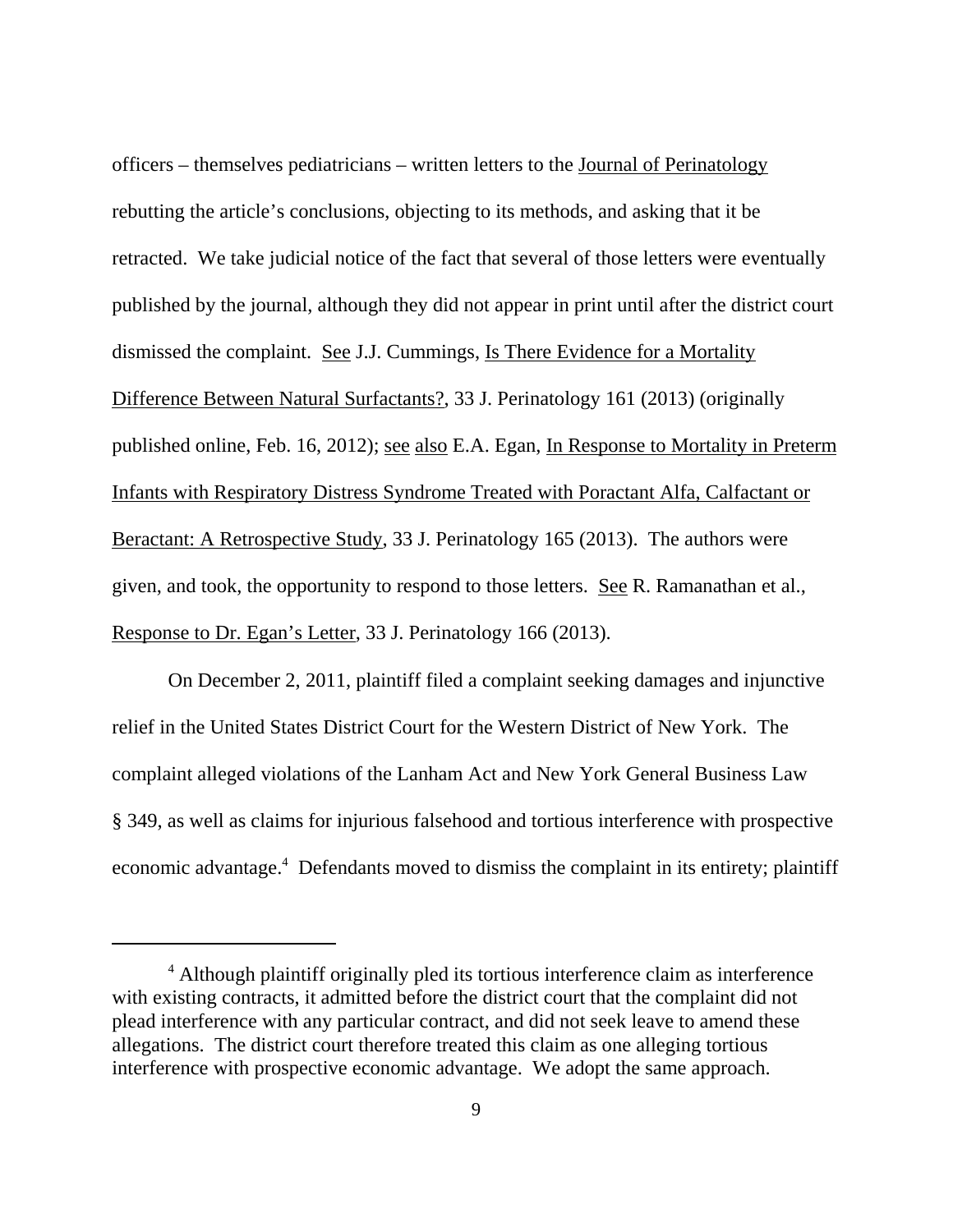cross-moved to amend its complaint and proposed an amended complaint. The district court (William M. Skretny, *Chief Judge*) granted the motion to dismiss and denied as futile plaintiff's cross-motion to amend. Judgment was entered on May 21, 2012, and plaintiff timely appealed.

#### **DISCUSSION**

We review a district court's dismissal of a complaint for failure to state a claim de novo. Sarmiento v. United States, 678 F.3d 147, 152 (2d Cir. 2012). We accept as true all factual allegations contained in the complaint. Id. We also review a district court's interpretation of a statute or state common law de novo. Roach v. Morse, 440 F.3d 53, 56 (2d Cir. 2006); Reilly v. NatWest Mkts. Grp. Inc., 181 F.3d 253, 262 (2d Cir. 1999).

## **I. Claims Arising out of the Article's Publication**

The Lanham Act generally prohibits false advertising. In particular, it provides a civil cause of action against "any person" who, in interstate commerce, "uses . . . any . . . false or misleading description of fact, or false or misleading representation of fact." 15 U.S.C. § 1125(a)(1). Because the Act proscribes conduct that, but for its false or misleading character, would be protected by the First Amendment, free speech principles inform our interpretation of the Act. Indeed, "we have been careful not to permit overextension of the Lanham Act to intrude on First Amendment values." Boule v. Hutton, 328 F.3d 84, 91 (2d Cir. 2003) (internal quotation marks omitted). We have been especially careful when applying defamation and related causes of action to academic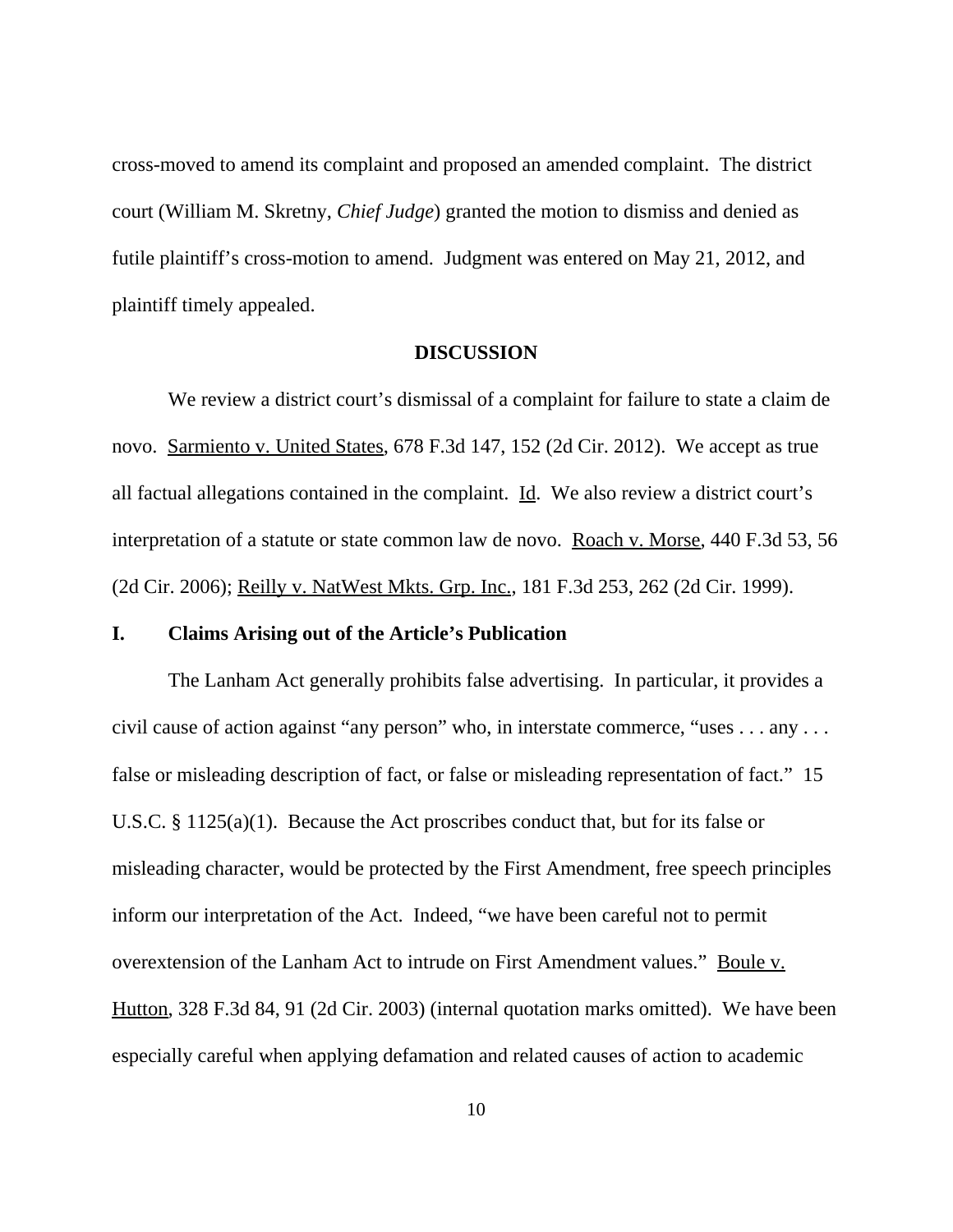works, because academic freedom is "a special concern of the First Amendment." Keyishian v. Bd. of Regents of the Univ. of the State of N.Y., 385 U.S. 589, 603 (1967).

Generally, statements of pure opinion – that is, statements incapable of being proven false – are protected under the First Amendment. Milkovich v. Lorain Journal Co., 497 U.S. 1, 19-20 (1990); see also Groden v. Random House, Inc., 61 F.3d 1045, 1051-52 (2d Cir. 1995). But the line between fact and opinion is not always a clear one. In Milkovich, the Supreme Court declined to carve out an absolute privilege for statements of opinion and reaffirmed that the test for whether a statement is actionable does not simply boil down to whether a statement is falsifiable. 497 U.S. at 18. To illustrate the difficulty, the Court provided the example of a statement of fact phrased as a statement of opinion: stating that "in my opinion John Jones is a liar" is no different from merely asserting that John Jones is a liar. Id. at 18-19. Thus, the question of whether a statement is actionable admits of few easy distinctions.

In this case, plaintiff claims that the article made statements about scientific findings that were intentionally deceptive and misleading, and that it therefore constituted false advertising. Plaintiff's theory is that scientific claims made in print purport to be statements of fact that are falsifiable, and such statements can be defamatory or represent false advertising if known to be false when made. Plaintiff argues that the district court based its conclusion that the article's statements were non-actionable solely on its determination that the assertions were statements of opinion, without conducting the more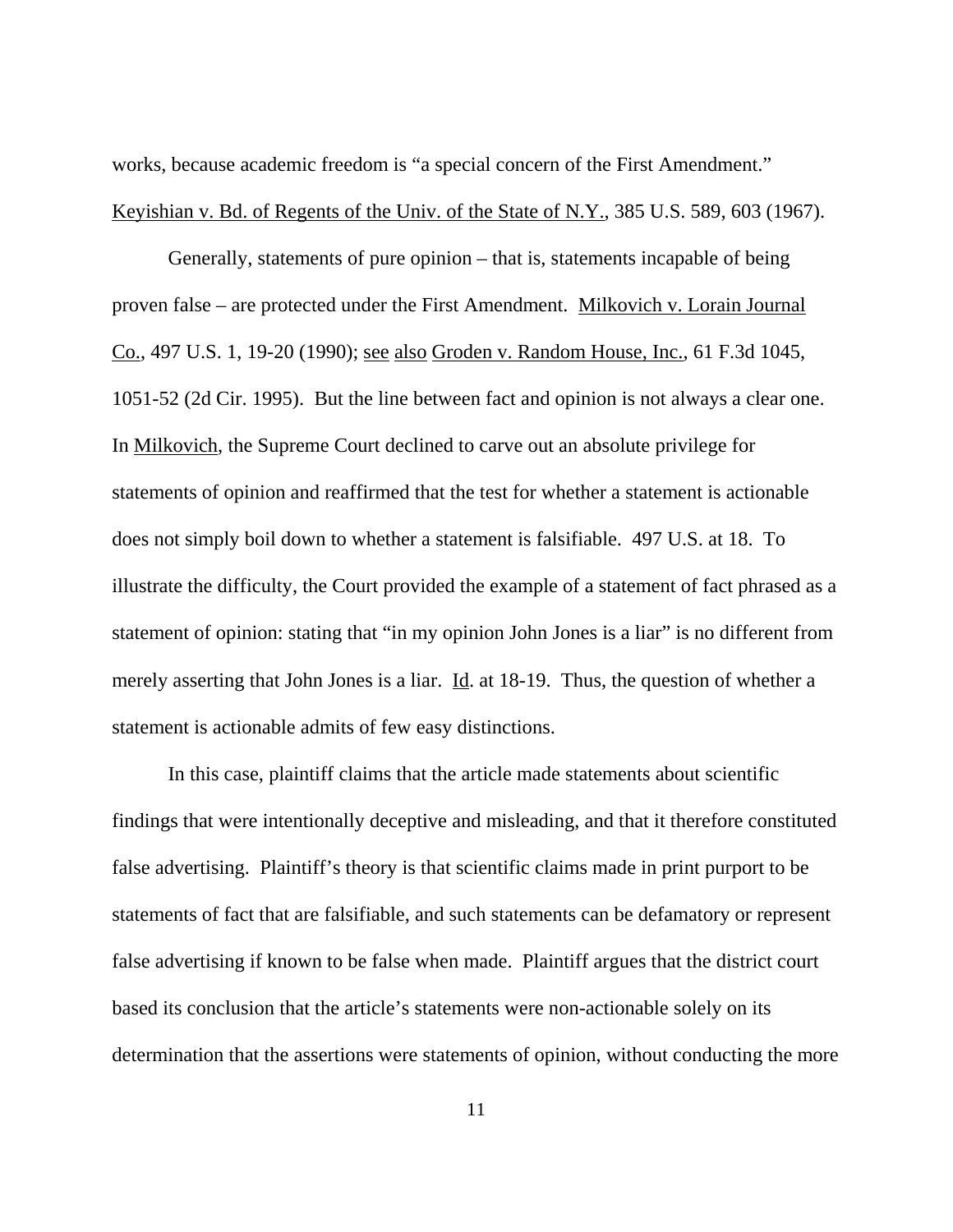fine-grained analysis required by Milkovich. According to plaintiff, dismissal prior to discovery under such circumstances was error.

Scientific academic discourse poses several problems for the fact-opinion paradigm of First Amendment jurisprudence. Most conclusions contained in a scientific journal article are, in principle, "capable of verification or refutation by means of objective proof," Phantom Touring, Inc. v. Affiliated Publ'ns, 953 F.2d 724, 728 n.7 (1st Cir. 1992). Indeed, it is the very premise of the scientific enterprise that it engages with empirically verifiable facts about the universe. At the same time, however, it is the essence of the scientific method that the conclusions of empirical research are tentative and subject to revision, because they represent inferences about the nature of reality based on the results of experimentation and observation. Importantly, those conclusions are presented in publications directed to the relevant scientific community, ideally in peerreviewed academic journals that warrant that research approved for publication demonstrates at least some degree of basic scientific competence. These conclusions are then available to other scientists who may respond by attempting to replicate the described experiments, conducting their own experiments, or analyzing or refuting the soundness of the experimental design or the validity of the inferences drawn from the results. In a sufficiently novel area of research, propositions of empirical "fact" advanced in the literature may be highly controversial and subject to rigorous debate by qualified experts. Needless to say, courts are ill-equipped to undertake to referee such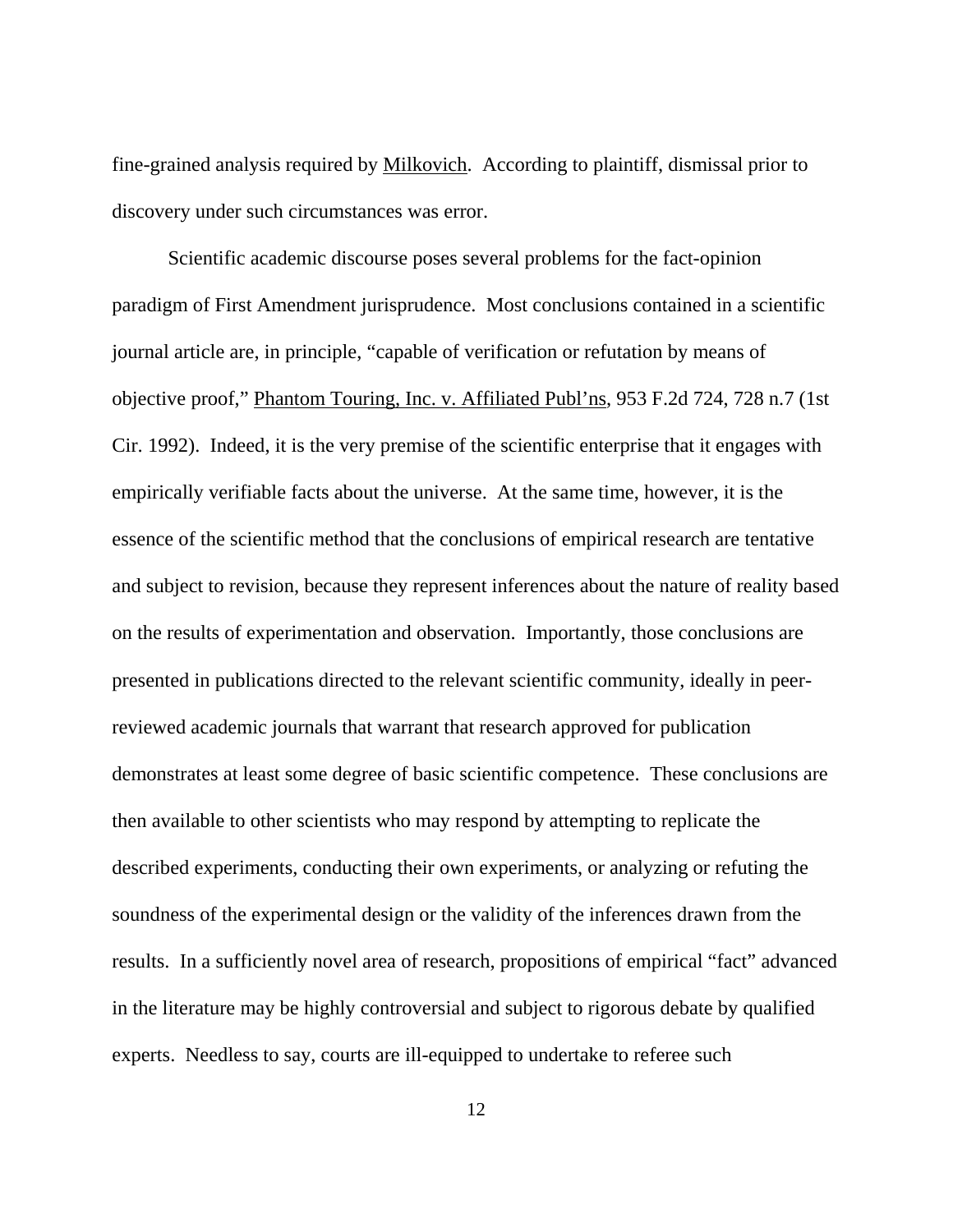controversies. Instead, the trial of ideas plays out in the pages of peer-reviewed journals, and the scientific public sits as the jury.

In other cases involving "matters of argument" appearing in print, we have been reluctant to recognize causes of action grounded on statements of fact that are best evaluated by an informed reader. In Groden, we concluded that "statements made to summarize an argument or opinion within a book" are "to be accepted or rejected by those who read the book," even when such statements are made in advertisements. 61 F.3d at 1052. The Seventh Circuit has also declined to allow suits based on claims of false conclusions in matters of scientific controversy to proceed. See Underwager v. Salter, 22 F.3d 730, 736 (7th Cir. 1994) ("Scientific controversies must be settled by the methods of science rather than by the methods of litigation. . . . More papers, more discussion, better data, and more satisfactory models – not larger awards of damages – mark the path toward superior understanding of the world around us."). District courts presented with controversial scientific questions have also declined to find them actionable. See Arthur v. Offit, No. 01:09-cv-1398, 2010 WL 883745, at \*6 (E.D. Va. March 10, 2010) ("Plaintiff's claim . . . threatens to ensnare the Court in [a] thorny and extremely contentious debate over . . . which side of this debate has 'truth' on their side. That is hardly the sort of issue that would be subject to verification based upon a core of objective evidence." (internal quotation marks omitted)); cf. Padnes v. Scios Nova Inc., No C 95-1693, 1996 WL 539711 (N.D. Cal. Sept. 18, 1996) ("Medical researchers may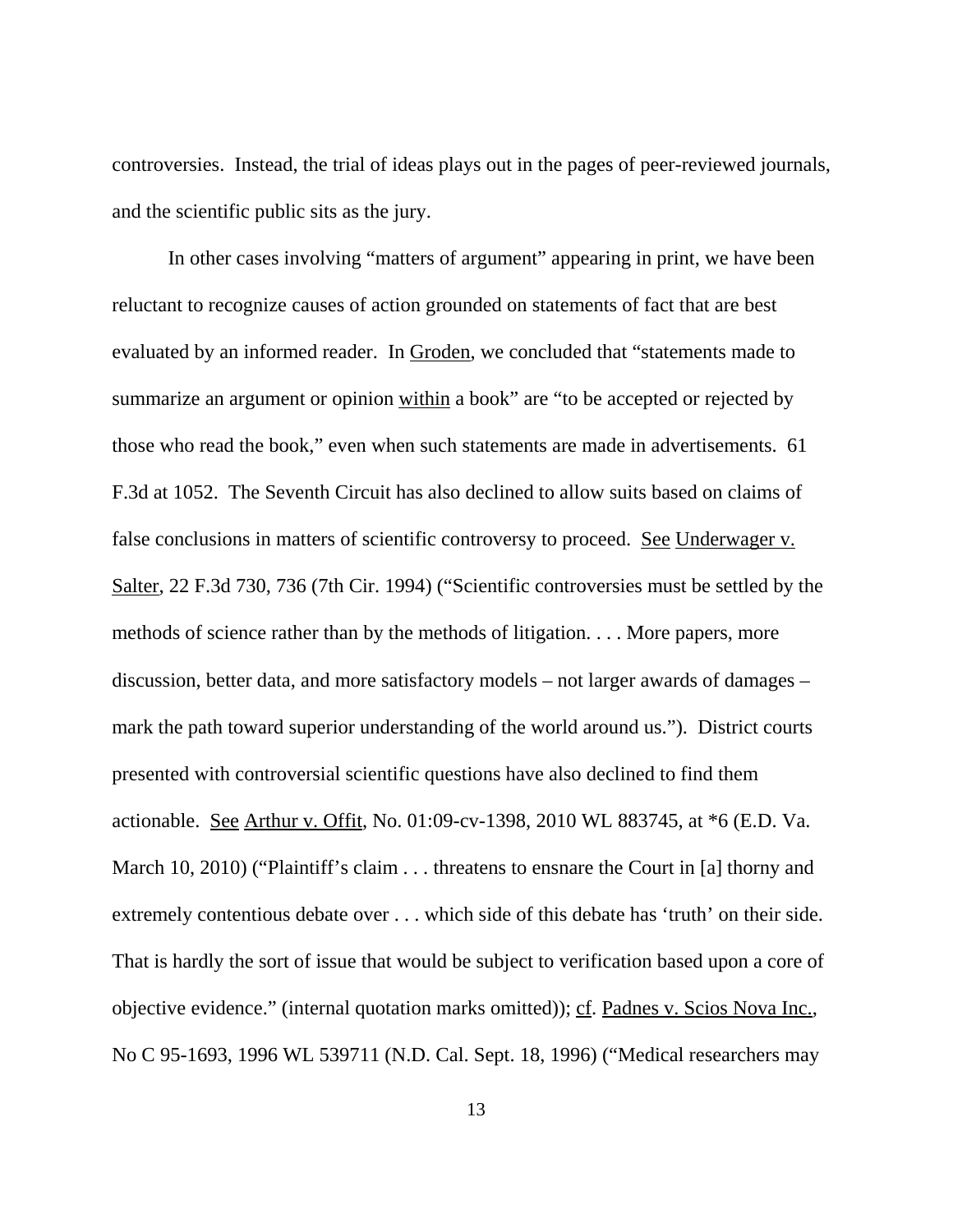well differ with respect to what constitutes acceptable testing procedures, as well as how best to interpret data garnered under various protocols. The securities laws do not impose a requirement that companies report only information from optimal studies, even if scientists could agree on what is optimal." (internal citation omitted)).

Where, as here, a statement is made as part of an ongoing scientific discourse about which there is considerable disagreement, the traditional dividing line between fact and opinion is not entirely helpful. It is clear to us, however, that while statements about contested and contestable scientific hypotheses constitute assertions about the world that are in principle matters of verifiable "fact," for purposes of the First Amendment and the laws relating to fair competition and defamation, they are more closely akin to matters of opinion, and are so understood by the relevant scientific communities. In that regard, it is relevant that plaintiff does not allege that the data presented in the article were fabricated or fraudulently created. If the data were falsified, the fraud would not be easily detectable by even the most informed members of the relevant scientific community. Rather, plaintiff alleges that the inferences drawn from those data were the wrong ones, and that competent scientists would have included variables that were available to the defendant authors but that were not taken into account in their analysis. But when the conclusions reached by experiments are presented alongside an accurate description of the data taken into account and the methods used, the validity of the authors' conclusions may be assessed on their face by other members of the relevant discipline or specialty.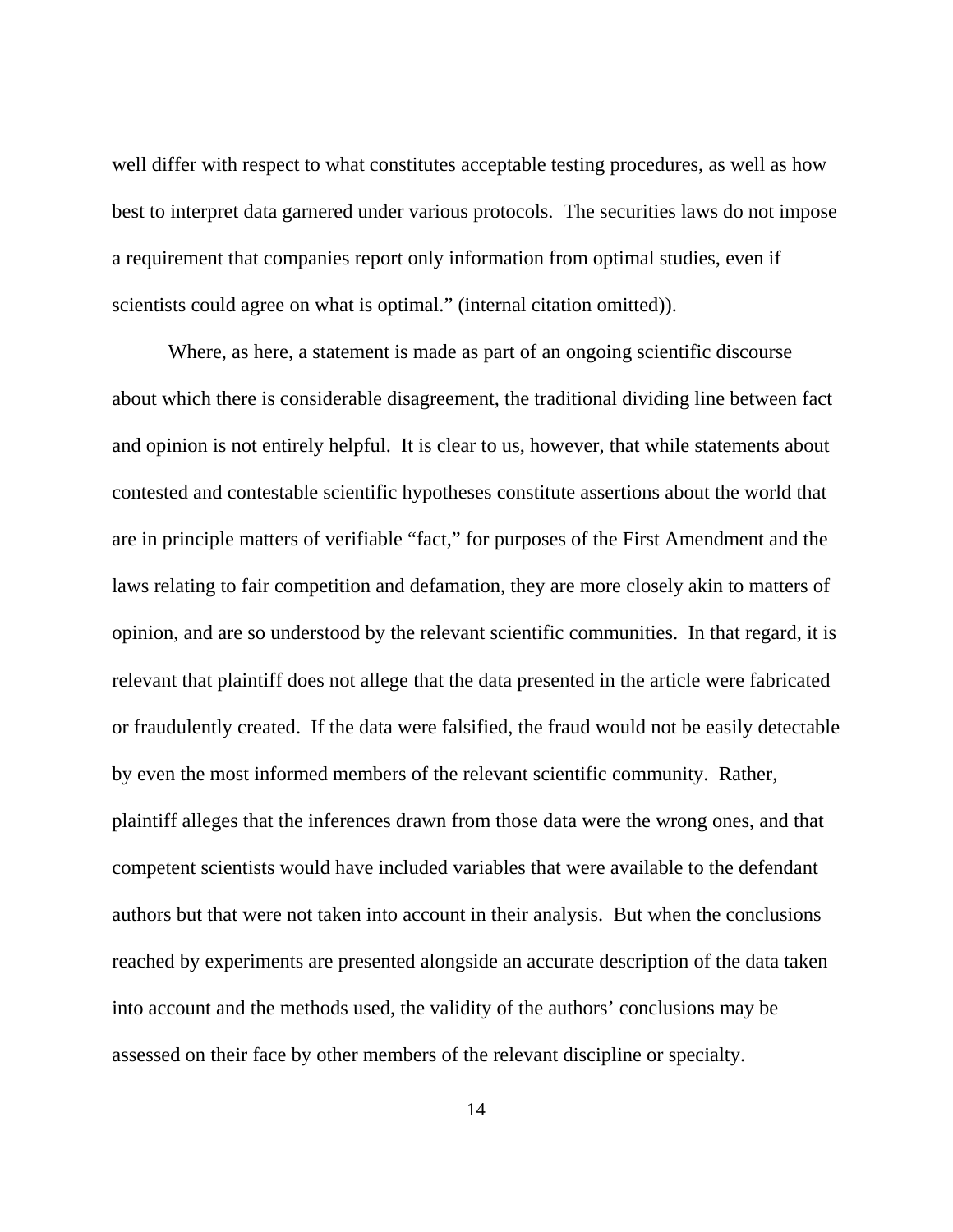We therefore conclude that, to the extent a speaker or author draws conclusions from non-fraudulent data, based on accurate descriptions of the data and methodology underlying those conclusions, on subjects about which there is legitimate ongoing scientific disagreement, those statements are not grounds for a claim of false advertising under the Lanham Act. Here, ONY has alleged false advertising not because any of the data presented were incorrect but because the way they were presented and the conclusions drawn from them were allegedly misleading. Even if the conclusions authors draw from the results of their data could be actionable, such claims would be weakest when, as here, the authors readily disclosed the potential shortcomings of their methodology and their potential conflicts of interest.5

Our conclusion that the article's contents are not actionable under the Lanham Act also leads us to conclude that the statements are not actionable under New York's General Business Law § 349 or New York state common law. In determining the extent of its defamation and consumer protection laws, New York follows the same facts-andcircumstances approach laid out by the Supreme Court in Milkovich. See Immuno AG. v. Moor-Jankowski, 77 N.Y.2d 235, 240, 244-45 (1991) (dismissing a libel suit against the

 $<sup>5</sup>$  To the extent plaintiff alleges harm arising from the relationship between the</sup> authors and Chiesi and Cornerstone, we agree with the district court that the disclosure of a conflict of interest, which was included in the article's original publication, suffices to put a reasonable reader on notice that the article's conclusions may have been influenced by the authors' professional associations.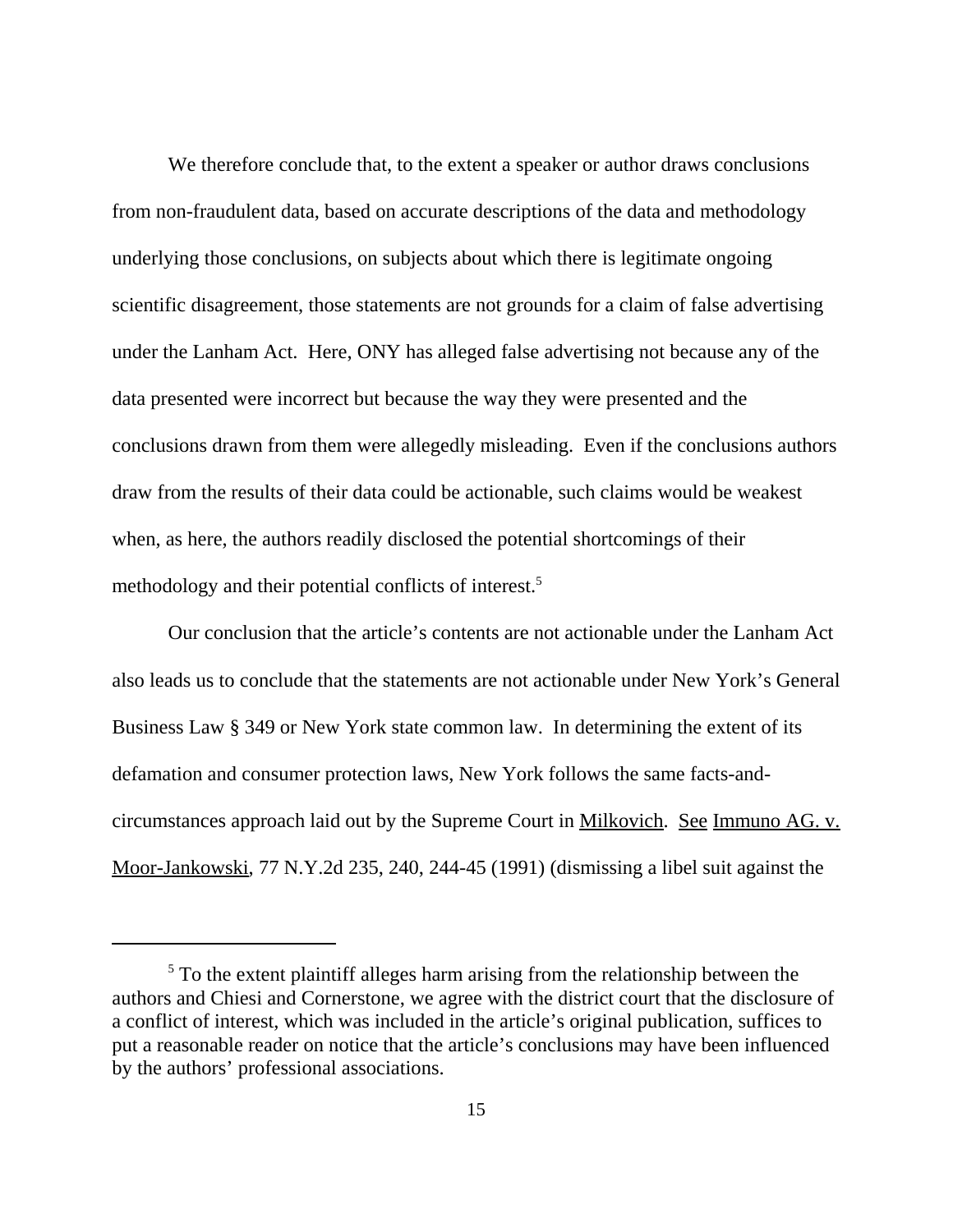editor of a scientific journal, in light of Milkovich, because the allegedly libelous statements were protected opinion). Our conclusion that what is non-actionable opinion under the Lanham Act is also non-actionable as a New York tort or under General Business Law § 349 is buttressed by the Court of Appeals's statement that "the protection afforded by the guarantees of free press and speech in the New York Constitution is often broader than the minimum required by the Federal Constitution." Id. at 249 (internal quotation marks omitted). In other words, New York law is, if anything, more protective of free speech interests and less expansive in permitting causes of action based on speech, than federal law. There is thus no reason to believe that the New York Court of Appeals would interpret state law to provide for more expansive liability than does the Lanham Act.

We therefore conclude that the contents of the article are non-actionable scientific conclusions to which neither the Lanham Act, New York General Business Law § 349, nor New York's common law tort of injurious falsehood apply.Because our decision rests entirely on our conclusion about the non-actionability of the article's contents, we need not reach the district court's independent holding that it lacked personal jurisdiction over the physician defendants.<sup>6</sup>

<sup>&</sup>lt;sup>6</sup> Although we traditionally treat personal jurisdiction as a threshold question to be addressed prior to consideration of the merits of a claim, see In re Rationis Enters., Inc. of Pan., 261 F.3d 264, 267-68 (2d Cir. 2001), that practice is prudential and does not reflect a restriction on the power of the courts to address legal issues. In cases involving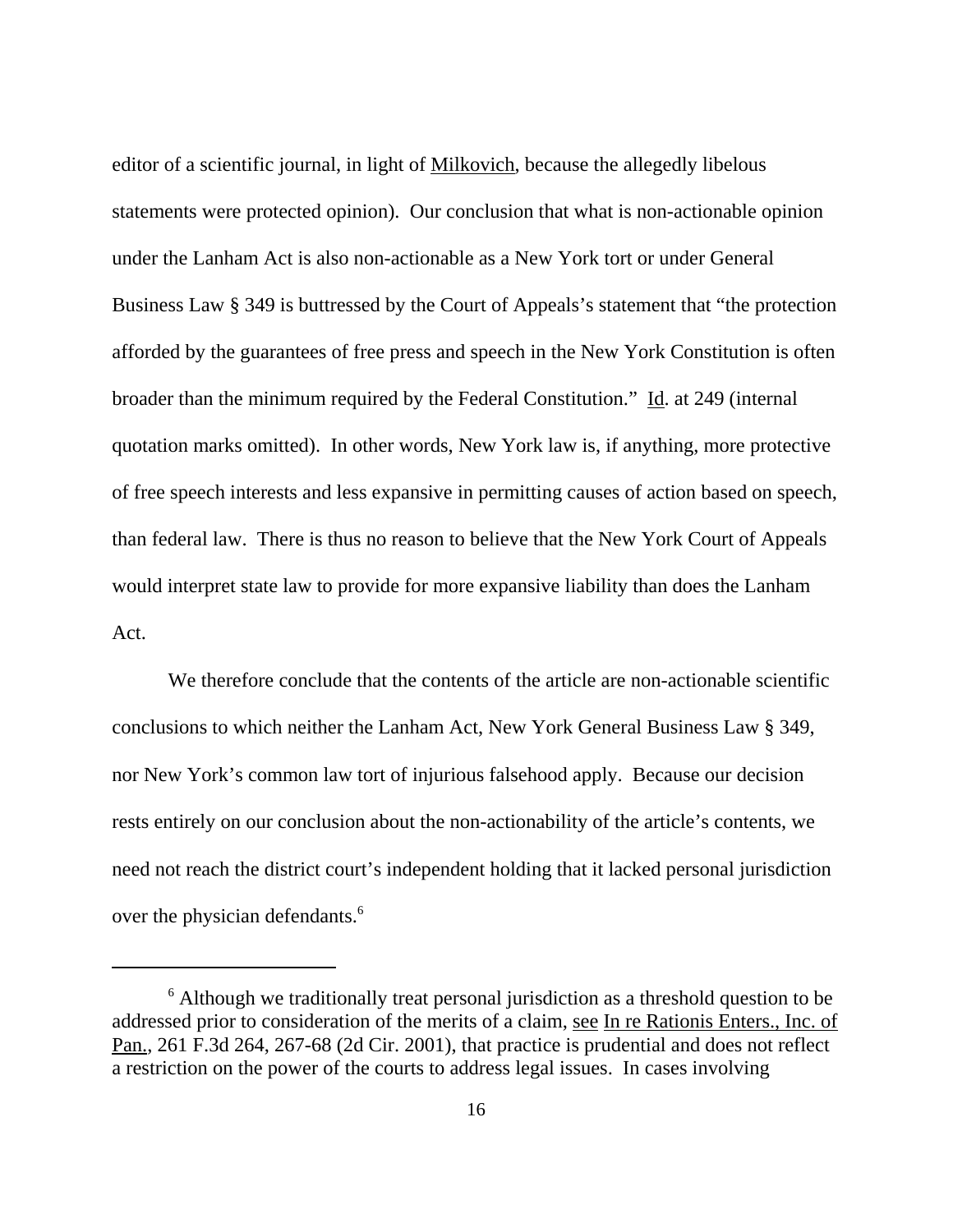## **II. Claims Arising out of the Distribution of the Article's Conclusions**

Plaintiff separately alleges that, by touting and distributing the article's findings for promotional purposes, Chiesi and Cornerstone tortiously interfered with its prospective economic advantage in contracting with hospitals and other health-care providers. It is important to note that plaintiff does not allege, nor did it at any point during the proceedings before the district court seek to amend its complaint to allege, that the promotional materials misstated the article's conclusions. Thus, plaintiff's objection is not that Chiesi and Cornerstone distorted the article's findings; rather, its theory is that by presenting accurately the article's allegedly inaccurate conclusions, Chiesi and Cornerstone committed a separate tort, for which plaintiff is entitled to relief.

We are therefore presented with a much easier case than we would be if a plaintiff alleged that a defendant distorted an article's findings in its promotional materials. On these facts, we conclude that the district court did not err in dismissing plaintiff's tortious interference claim with prejudice in light of its correct conclusions that (a) the article

<sup>&</sup>quot;multiple defendants – over some of whom the court indisputably has personal jurisdiction – in which all defendants collectively challenge the legal sufficiency of the plaintiff's cause of action," we have proceeded directly to the merits on a motion to dismiss, Chevron Corp. v. Naranjo, 667 F.3d 232, 246 n.17 (2d Cir. 2012), and we do so here. We have noted that this course of action is particularly appropriate where, as here, "the personal jurisdictional challenges are based on factual allegations that are, in this early posture, still under development." Id.